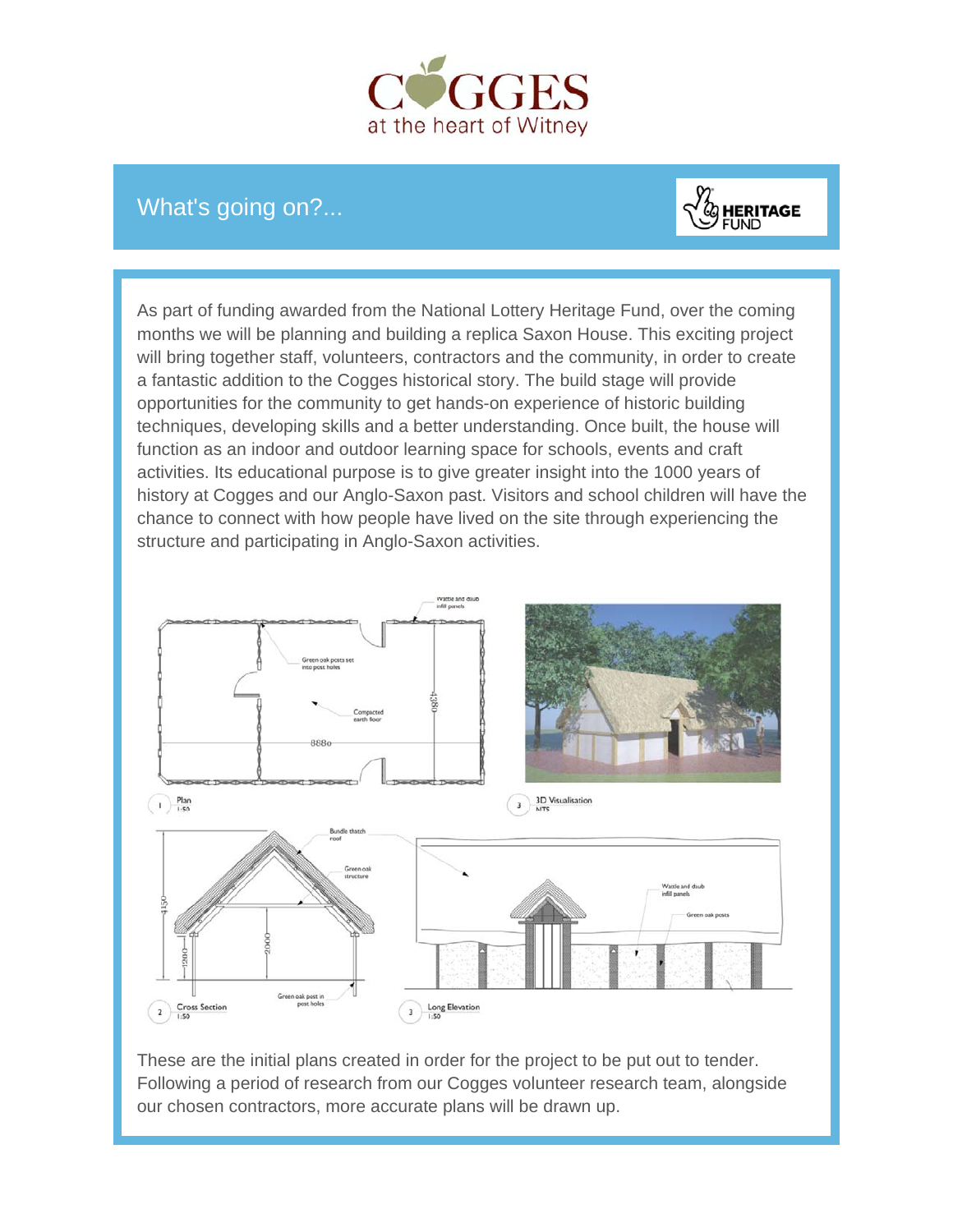## Why a Saxon House?...





West Stow Saxon Village

According to an Archaeological Evaluation completed on behalf of Oxfordshire County Museum, excavations beneath the Manor House discovered a sunken-featured building of early Anglo-Saxon date. Anglo-Saxon pottery has also been found in the orchard and the site of the priory, and the place name Cogges means 'hill' in old English. This evidence suggests the presence of an Anglo-Saxon settlement at some point.

This isn't a stage in our history that we currently have much information on. The purpose of this project is to learn more about our colourful past and to share it with our visitors and community.

*Reference: Thames Valley Archaeological Services*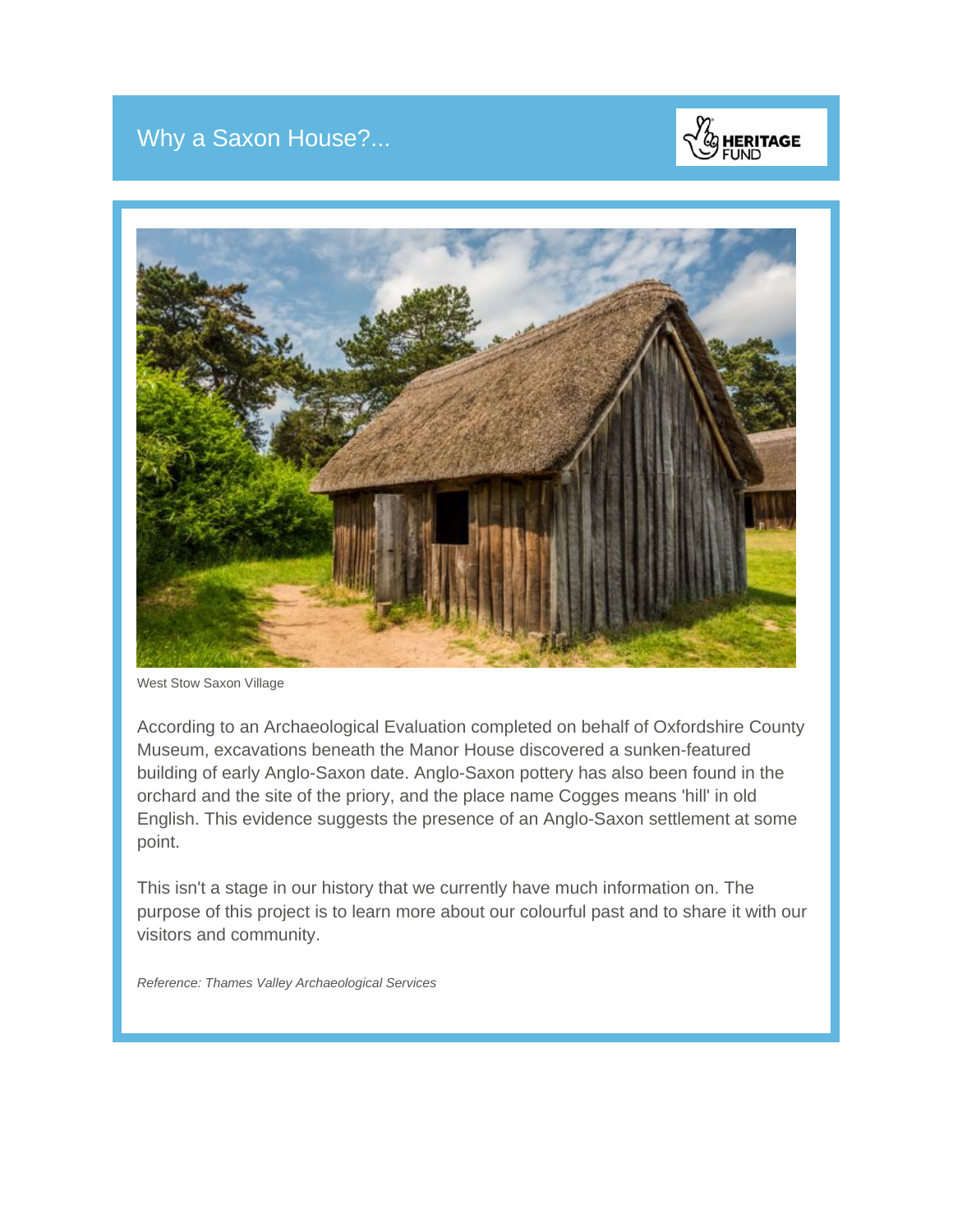



McCurdy & Co at The Globe

We have the privilege of working with McCrudy & Co on this project. Their reconstruction of Shakespeare's Globe Theatre, in London, has established them as leaders in the field of authentic reconstruction of historic timber frame buildings. Using their specialist conservation skills and understanding of historic timber structures, McCurdy & Co are able to undertake the research, design, fabrication and erection of our Saxon House. Along with their prestigious reputation, we were particularly keen to work with them due to their willingness and experience of working with volunteers, as this is at the heart of this project.





The building will sit in the area of woodland adjacent to the main Cogges car park. This will make a great feature of this disused space. It will also be very accessible to the community and give visitors a really exciting welcome when they first arrive.